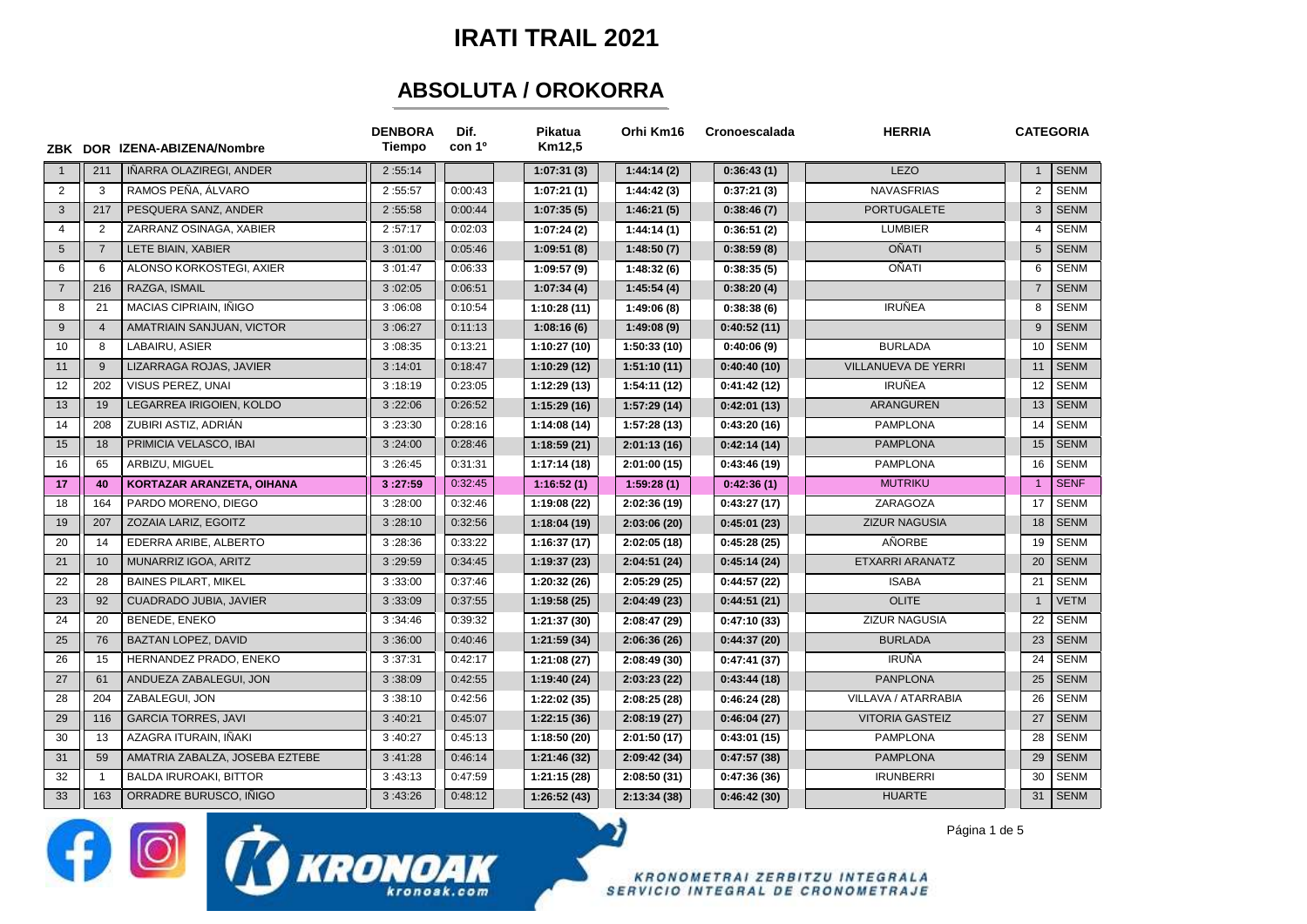|    |     | ZBK DOR IZENA-ABIZENA/Nombre         | <b>DENBORA</b><br>Tiempo | Dif.<br>con 1 <sup>o</sup> | Pikatua<br>Km12.5 | Orhi Km16    | Cronoescalada | <b>HERRIA</b>        | <b>CATEGORIA</b> |             |
|----|-----|--------------------------------------|--------------------------|----------------------------|-------------------|--------------|---------------|----------------------|------------------|-------------|
| 34 | 78  | <b>BERIAIN PASCUAL, AITOR</b>        | 3:44:29                  | 0:49:15                    | 1:21:42(31)       | 2:09:13 (32) | 0:47:31(35)   | <b>MONREAL</b>       | 32               | <b>SENM</b> |
| 35 | 210 | <b>ORONOZ MATEO, ENARA</b>           | 3:48:06                  | 0:52:52                    | 1:26:55(2)        | 2:14:28(2)   | 0:47:33(2)    | <b>PAMPLONA</b>      | 2                | <b>SENF</b> |
| 36 | 171 | REGAL, DANI                          | 3:48:14                  | 0:53:00                    | 1:21:16 (29)      | 2:09:20 (33) | 0:48:04(39)   | <b>BENIFAIO</b>      | 33               | <b>SENM</b> |
| 37 | 39  | <b>IRIGOYEN DE MENDIZABAL, MARIA</b> | 3:50:30                  | 0:55:16                    | 1:27:05(3)        | 2:14:53(3)   | 0:47:48(3)    | <b>MUTILVA</b>       | 3                | <b>SENF</b> |
| 38 | 199 | UGALDE, JON                          | 3:50:30                  | 0:55:16                    | 1:26:37 (42)      | 2:13:46 (39) | 0:47:08(32)   | <b>ASCAIN</b>        | 34               | <b>SENM</b> |
| 39 | 80  | <b>BIDARTE GANA, OIER</b>            | 3:52:09                  | 0:56:55                    | 1:25:33 (38)      | 2:11:04(35)  | 0:45:31(26)   | LOIU                 | 35               | <b>SENM</b> |
| 40 | 153 | MUÑOZ FERNANDEZ, ANGEL               | 3:52:21                  | 0:57:07                    | 1:28:58 (49)      | 2:17:15 (47) | 0:48:17(42)   | <b>SUBIZA</b>        | 2                | <b>VETM</b> |
| 41 | 146 | <b>MENDIA ARANA, ION</b>             | 3:52:30                  | 0:57:16                    | 1:25:52 (39)      | 2:12:57(37)  | 0:47:05(31)   | <b>GARES</b>         | 36               | <b>SENM</b> |
| 42 | 123 | GOÑI LÓPEZ, SERGIO                   | 3:53:09                  | 0:57:55                    | 1:15:02(15)       | 2:03:13(21)  | 0:48:11(40)   | <b>PAMPLONA</b>      | 37               | <b>SENM</b> |
| 43 | 17  | CIA BLASCO, PATXI                    | 3:53:46                  | 0:58:32                    | 1:26:55(44)       | 2:14:20(41)  | 0:47:26(34)   | <b>ANTSOAIN</b>      | 38               | <b>SENM</b> |
| 44 | 126 | IZU DOMÍNGUEZ DE VIDAURRETA, IGOR    | 3:54:38                  | 0:59:24                    | 1:26:30(41)       | 2:16:43 (44) | 0:50:13(53)   | <b>MENDIGORRIA</b>   | 39               | <b>SENM</b> |
| 45 | 72  | AZURMENDI IRURTZUN, MIKEL            | 3:54:45                  | 0:59:31                    | 1:31:39(61)       | 2:20:22(51)  | 0:48:43(46)   | <b>SEGURA</b>        | 40               | <b>SENM</b> |
| 46 | 26  | GARZÓN MENDIZABAL, TEDY              | 3:55:06                  | 0:59:52                    | 1:21:46 (33)      | 2:11:32 (36) | 0:49:47(50)   | <b>UCAR</b>          | 3                | <b>VETM</b> |
| 47 | 161 | OLIVEROS SANZ, CARLOS                | 3:56:24                  | 1:01:10                    | 1:26:28(40)       | 2:14:55 (42) | 0:48:27(45)   | <b>BUÑUEL</b>        | $\overline{4}$   | <b>VETM</b> |
| 48 | 188 | SERRANO REINALDOS, ALFONSO           | 3:56:57                  | 1:01:43                    | 1:29:38 (53)      | 2:17:57 (48) | 0:48:19(43)   | <b>ABLITAS</b>       | 5                | <b>VETM</b> |
| 49 | 218 | <b>FRAILE AZPEITIA, UXUE</b>         | 3:57:00                  | 1:01:46                    | 1:30:08(4)        | 2:19:35(4)   | 0:49:27(4)    | <b>LERANOTZ</b>      | $\overline{1}$   | <b>VETF</b> |
| 50 | 103 | ETAYO ARANA, SERGIO                  | 3:58:01                  | 1:02:47                    | 1:24:36 (37)      | 2:13:47 (40) | 0:49:11(48)   | <b>ATARRABIA</b>     | 41               | <b>SENM</b> |
| 51 | 120 | GÓMEZ DÍAZ, ANDRÉS                   | 3:58:20                  | 1:03:06                    | 1:30:24(55)       | 2:16:52(45)  | 0:46:28(29)   | <b>PAMPLONA</b>      | 42               | <b>SENM</b> |
| 52 | 56  | ALBIZU LOPETEGUI, JOSETXO            | 4:00:26                  | 1:05:12                    | 1:31:10 (58)      | 2:22:13 (56) | 0:51:04(59)   | <b>PAMPLONA</b>      | 43               | <b>SENM</b> |
| 53 | 16  | MUNARRIZ IGOA, ARKAITZ               | 4:01:07                  | 1:05:53                    | 1:27:46(46)       | 2:16:56 (46) | 0:49:10(47)   | ETXARRI ARANATZ      | 44               | <b>SENM</b> |
| 54 | 97  | ELIZBURU OSACAR, FERNANDO            | 4:01:16                  | 1:06:02                    | 1:29:27 (52)      | 2:22:53 (60) | 0:53:26(76)   | <b>PAMPLONA</b>      | 45               | <b>SENM</b> |
| 55 | 213 | RODRIGUEZ ARANGOA, CARLOS            | 4:03:21                  | 1:08:07                    | 1:41:24 (95)      | 2:33:26 (82) | 0:52:02(63)   | <b>VILLAVA</b>       | 6                | <b>VETM</b> |
| 56 | 134 | LEIBAR, AIMAR                        | 4:03:52                  | 1:08:38                    | 1:29:53 (54)      | 2:18:15 (49) | 0:48:22(44)   | ARETXABALETA         | 46               | <b>SENM</b> |
| 57 | 174 | RODRÍGUEZ CARRIÓN, PAULO CÉSAR       | 4:05:01                  | 1:09:47                    | 1:38:52 (84)      | 2:31:38 (75) | 0:52:47(72)   | <b>CALAHORRA</b>     | 47               | <b>SENM</b> |
| 58 | 176 | ROMERO URTASUN, JOSE                 | 4:05:06                  | 1:09:52                    | 1:43:28 (109)     | 2:33:24(81)  | 0:49:57(51)   | <b>BARAÑAIN</b>      | 48               | <b>SENM</b> |
| 59 | 205 | ZAMORA EGUARAS, JAVIER               | 4:06:48                  | 1:11:34                    | 1:35:12(72)       | 2:25:23(64)  | 0:50:11(52)   | <b>LUMBIER</b>       | 49               | <b>SENM</b> |
| 60 | 138 | LOPEZ GASTEARENA, YERAI              | 4:06:59                  | 1:11:45                    | 1:29:04 (50)      | 2:19:21 (50) | 0:50:17(55)   | <b>LINTZOAIN</b>     | 50               | <b>SENM</b> |
| 61 | 47  | <b>SANZ GARAYALDE, LAURA</b>         | 4:07:25                  | 1:12:11                    | 1:30:43(5)        | $\theta$     | $\mathbf{0}$  | ARANDIGOYEN DE YERRI | $\overline{4}$   | <b>SENF</b> |
| 62 | 100 | ERCILLA ARBERAS, JON                 | 4:08:09                  | 1:12:55                    | 1:27:18(45)       | 2:15:30 (43) | 0:48:11(41)   | <b>TUDELA</b>        | 51               | <b>SENM</b> |
| 63 | 69  | ARTIEDA GALDEANO, IGOR               | 4:08:40                  | 1:13:26                    | 1:28:11(47)       | 2:20:30 (52) | 0:52:19(67)   | ETXARRI ARANATZ      | $\overline{7}$   | <b>VETM</b> |
| 64 | 135 | LIZÁRRAGA PANIAGUA, EGOITZ           | 4:09:08                  | 1:13:54                    | 1:32:25 (63)      | 2:24:07 (62) | 0:51:42(60)   | <b>PAMPLONA</b>      | 52               | <b>SENM</b> |
| 65 | 23  | OCHOA URRUTIA, JAVIER                | 4:09:09                  | 1:13:55                    | 1:30:25(56)       | 2:22:27 (59) | 0:52:02(64)   | <b>OTSAGABIA</b>     | 53               | <b>SENM</b> |
| 66 | 25  | ARMENDARIZ TIRAPU, IMANOL            | 4:09:38                  | 1:14:24                    | 1:32:53 (65)      | 2:22:27 (58) | 0:49:34(49)   | <b>MUTILVA</b>       | 8                | VETM        |
| 67 | 41  | <b>MENDIVI ARMENDARIZ, NURIA</b>     | 4:09:53                  | 1:14:39                    | 1:32:08(6)        | 2:24:38(5)   | 0:52:30(5)    | <b>ORKOIEN</b>       | 2                | <b>VETF</b> |
| 68 | 30  | LOPEZ IBORRA, JORGE                  | 4:10:23                  | 1:15:09                    | 1:30:28 (57)      | 2:20:54 (53) | 0:50:26(57)   | <b>BARAÑAIN</b>      | 54               | <b>SENM</b> |
| 69 | 102 | ESLAVA ARCE, IMANOL                  | 4:10:56                  | 1:15:42                    | 1:28:49(48)       | 2:21:27(54)  | 0:52:38(70)   | <b>VILLAVA</b>       | 55               | <b>SENM</b> |
| 70 | 193 | TABAR MARTINEZ, EMILIO               | 4:11:13                  | 1:15:59                    | 1:35:44 (74)      | 2:25:58(66)  | 0:50:14(54)   | <b>ERAUL</b>         | 9                | <b>VETM</b> |
| 71 | 22  | MARCO ANDUEZA, EDUARDO               | 4:12:08                  | 1:16:54                    | 1:31:12(59)       | 2:23:50(61)  | 0:52:38(71)   | <b>UZTARROZ</b>      | 10               | <b>VETM</b> |

**f** O CO KRONOAK

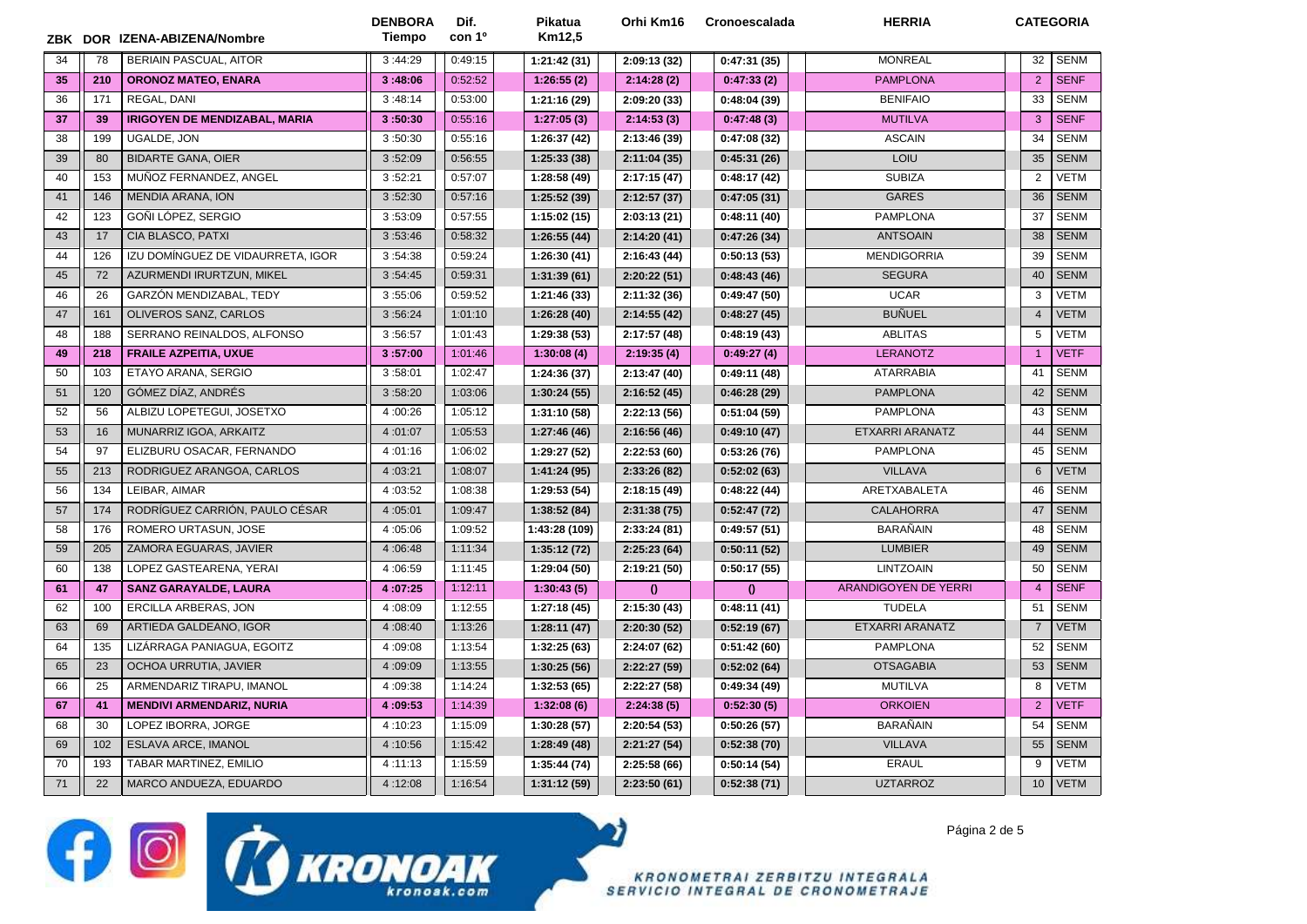|     |     | ZBK DOR IZENA-ABIZENA/Nombre      | <b>DENBORA</b><br>Tiempo | Dif.<br>con 1º | Pikatua<br>Km12,5 | Orhi Km16     | Cronoescalada | <b>HERRIA</b>         | <b>CATEGORIA</b> |             |
|-----|-----|-----------------------------------|--------------------------|----------------|-------------------|---------------|---------------|-----------------------|------------------|-------------|
| 72  | 131 | LARUMBE FERNANDINO. TXUS          | 4:13:39                  | 1:18:25        | 1:39:56 (88)      | 2:30:20 (74)  | 0:50:24(56)   | <b>PAMPLONA</b>       | 11               | <b>VETM</b> |
| 73  | 143 | <b>MARCO VEINTIMILLAS, JON</b>    | 4:14:33                  | 1:19:19        | 1:29:19(51)       | 2:22:11(55)   | 0:52:52(73)   | <b>SARRIGUREN</b>     | 56               | <b>SENM</b> |
| 74  | 12  | MARTINEZ MARTINEZ, DAVID          | 4:20:02                  | 1:24:48        | 1:36:38(78)       | 2:34:02 (85)  | 0:57:25(101)  | <b>ALMASSERA</b>      | 57               | <b>SENM</b> |
| 75  | 127 | JIMENEZ, CANDIDO                  | 4:20:18                  | 1:25:04        | 1:33:28(68)       | 2:25:48(65)   | 0:52:20(68)   | <b>VILLAVA</b>        | 12               | <b>VETM</b> |
| 76  | 198 | <b>UCAR SOLA, MIKEL</b>           | 4:20:27                  | 1:25:13        | 1:37:17 (80)      | 2:29:32 (72)  | 0:52:15(66)   | <b>ORKOIEN</b>        | 58               | <b>SENM</b> |
| 77  | 74  | <b>BARASOAIN SOBRINO, MIGUEL</b>  | 4:20:46                  | 1:25:32        | 1:41:41 (99)      | 2:35:27 (89)  | 0:53:46(77)   | <b>BIURRUN</b>        | 59               | <b>SENM</b> |
| 78  | 66  | ARIZKUREN ESEBERRI, IÑAKI         | 4:20:47                  | 1:25:33        | 1:34:16 (69)      | 2:28:10 (71)  | 0:53:54(78)   | <b>BURLADA</b>        | 60               | <b>SENM</b> |
| 79  | 209 | ZUFIAURRE GARCIA, GAIZKA          | 4:21:41                  | 1:26:27        | 1:41:37 (97)      | 2:33:47 (84)  | 0:52:10(65)   | <b>LIZARRA</b>        | 61               | <b>SENM</b> |
| 80  | 46  | <b>RUIZ, AMAIA</b>                | 4:21:45                  | 1:26:31        | 1:34:08(7)        | 2:27:14(6)    | 0:53:06(6)    | <b>ZIZUR MAYOR</b>    | 5                | <b>SENF</b> |
| 81  | 152 | MUÑIZ RODRÍGUEZ. GUILLERMO        | 4:21:55                  | 1:26:41        | 1:41:19(94)       | 2:35:24(87)   | 0:54:05(79)   | CORNELLÀ DE LLOBREGAT | 62               | <b>SENM</b> |
| 82  | 86  | CAMPOS ALONSO, JAVI               | 4:23:10                  | 1:27:56        | 1:31:22(60)       | 2:22:19 (57)  | 0:50:56(58)   | <b>BILBO</b>          | 63               | <b>SENM</b> |
| 83  | 113 | <b>GARCÍA CERRO, ASIER</b>        | 4:23:25                  | 1:28:11        | 1:33:00(66)       | 2:27:58 (70)  | 0:54:59(85)   | <b>BURLADA</b>        | 64               | <b>SENM</b> |
| 84  | 118 | GARMENDIA MIGUELTORENA, GABRIEL   | 4:24:02                  | 1:28:48        | 1:33:04 (67)      | 2:26:05(67)   | 0:53:02(74)   | <b>AMAIUR</b>         | 65               | <b>SENM</b> |
| 85  | 136 | LIZUNDIA LARIZ, JOSE              | 4:25:11                  | 1:29:57        | 1:35:05(70)       | 2:26:50(68)   | 0:51:44(61)   | <b>EIBAR</b>          | 13               | <b>VETM</b> |
| 86  | 172 | RESANO GARCÍA, RAUL               | 4:27:08                  | 1:31:54        | 1:40:19 (90)      | 2:35:51 (91)  | 0:55:32(86)   | <b>SARRIGUREN</b>     | 66               | <b>SENM</b> |
| 87  | 201 | VERA GONZÁLEZ, VÍCTOR             | 4:27:57                  | 1:32:43        | 1:38:44 (83)      | 2:33:05 (78)  | 0:54:21(82)   | <b>NOAIN</b>          | 67               | <b>SENM</b> |
| 88  | 122 | GOÑI, IOAR                        | 4:28:42                  | 1:33:28        | 1:36:13(75)       | 2:30:19 (73)  | 0:54:07(80)   | <b>ANTSOAIN</b>       | 68               | <b>SENM</b> |
| 89  | 64  | ARBELOA IBERO, MIGUEL             | 4:29:32                  | 1:34:18        | 1:35:21 (73)      | 2:27:44(69)   | 0:52:23(69)   | LOGROÑO               | 69               | <b>SENM</b> |
| 90  | 170 | REDONDO RUBERT, OSVALDO           | 4:31:39                  | 1:36:25        | 1:36:33(77)       | 2:33:38 (83)  | 0:57:05(98)   | <b>ESLIDA</b>         | 70               | <b>SENM</b> |
| 91  | 48  | <b>SOLANO IRIARTE, GARBINE</b>    | 4:34:17                  | 1:39:03        | 1:38:46(9)        | 2:34:41(8)    | 0:55:55(8)    | <b>BERRIOZAR</b>      | 3                | <b>VETF</b> |
| 92  | 200 | VALENCIA SALCEDO, ANDONI          | 4:34:30                  | 1:39:16        | 1:39:57 (89)      | 2:33:16 (79)  | 0:53:19(75)   | <b>PAMPLONA</b>       | 71               | <b>SENM</b> |
| 93  | 141 | MAIZA ESEVERRI, MIKEL             | 4:35:23                  | 1:40:09        | 1:36:28(76)       | 2:32:01 (76)  | 0:55:34(87)   | <b>IRUÑEA</b>         | 72               | <b>SENM</b> |
| 94  | 130 | LARUMBE FERNANDINO, JOSE JAVIER   | 4:35:35                  | 1:40:21        | 1:41:48 (100)     | 2:38:12 (95)  | 0:56:24(93)   | <b>PAMPLONA</b>       | 14               | VETM        |
| 95  | 148 | <b>MILLAN, MOISES</b>             | 4:36:04                  | 1:40:50        | 1:38:33(82)       | 2:33:20 (80)  | 0:54:46(84)   | <b>ALCORISA</b>       | 15               | <b>VETM</b> |
| 96  | 139 | LUQUI IRIBARREN, FLORENCIO        | 4:36:17                  | 1:41:03        | 1:42:54 (106)     | 2:41:00 (99)  | 0:58:05(106)  | <b>BARAÑAIN</b>       | 73               | <b>SENM</b> |
| 97  | 85  | CAMPEAN, RAUL DANIEL              | 4:37:15                  | 1:42:01        | 1:37:58(81)       | 2:32:14(77)   | 0:54:15(81)   | <b>MARCILLA</b>       | 74               | <b>SENM</b> |
| 98  | 105 | EZCURRA OSES, OSCAR               | 4:37:31                  | 1:42:17        | 1:42:25 (103)     | 2:38:47 (96)  | 0:56:22(92)   | <b>ARTIKA</b>         | 75               | <b>SENM</b> |
| 99  | 132 | LEBORÁN ALBERCA, RAFA             | 4:38:15                  | 1:43:01        | 1:47:13 (130)     | 2:46:10 (117) | 0:58:57(108)  | <b>GETAFE</b>         | 16               | <b>VETM</b> |
| 100 | 144 | MARTI AYERDI, JON                 | 4:38:44                  | 1:43:30        | 1:41:14(93)       | 2:41:57 (105) | 1:00:43 (118) | <b>PAMPLONA</b>       | 76               | <b>SENM</b> |
| 101 | 180 | SALABERRI CORONADO, JON           | 4:39:10                  | 1:43:56        | 1:41:51 (102)     | 2:39:20 (97)  | 0:57:29(102)  | <b>PAMPLONA</b>       | 77               | <b>SENM</b> |
| 102 | 31  | <b>ARAKISTAIN JAUREGI, EDURNE</b> | 4:41:14                  | 1:46:00        | 1:36:54(8)        | 2:32:45(7)    | 0:55:51(7)    | <b>LEGORRETA</b>      | $\overline{4}$   | <b>VETF</b> |
| 103 | 178 | SAAVEDRA ABAD, KIKE               | 4:41:34                  | 1:46:20        | 1:39:47(87)       | 2:35:46 (90)  | 0:55:59(90)   | <b>ZIZUR MAYOR</b>    | 78               | <b>SENM</b> |
| 104 | 142 | MAÑA MARTINEZ, ALEX               | 4:43:30                  | 1:48:16        | 1:46:41 (127)     | 2:44:28 (112) | 0:57:47(105)  | <b>BILBAO</b>         | 79               | <b>SENM</b> |
| 105 | 52  | AGUINAGA ATIENZA, ÍÑIGO           | 4:44:44                  | 1:49:30        | 1:37:15(79)       | 2:35:01 (86)  | 0:57:46(104)  | <b>VILLAVA</b>        | 80               | <b>SENM</b> |
| 106 | 183 | SAN JULIÁN RODRÍGUEZ, OSCAR       | 4:45:49                  | 1:50:35        | 1:46:08 (123)     | 2:41:46 (104) | 0:55:37(89)   | <b>MUTILVA ALTA</b>   | 17               | <b>VETM</b> |
| 107 | 182 | SAN JULIAN RODRIGUEZ, PABLO       | 4:45:49                  | 1:50:35        | 1:46:06 (122)     | 2:41:41 (103) | 0:55:35(88)   | <b>PUEYO</b>          | 81               | <b>SENM</b> |
| 108 | 101 | ERRO GURBINDO, JOXELU             | 4:46:14                  | 1:51:00        | 1:46:49 (129)     | 2:48:19 (126) | 1:01:31 (122) | ELTZABURU             | 18               | VETM        |
| 109 | 95  | DÍAZ BASTERRA, IÑIGO              | 4:46:20                  | 1:51:06        | 1:41:38(98)       | 2:36:04 (92)  | 0:54:26(83)   | <b>ESTELLA</b>        | 82               | <b>SENM</b> |



Página 3 de 5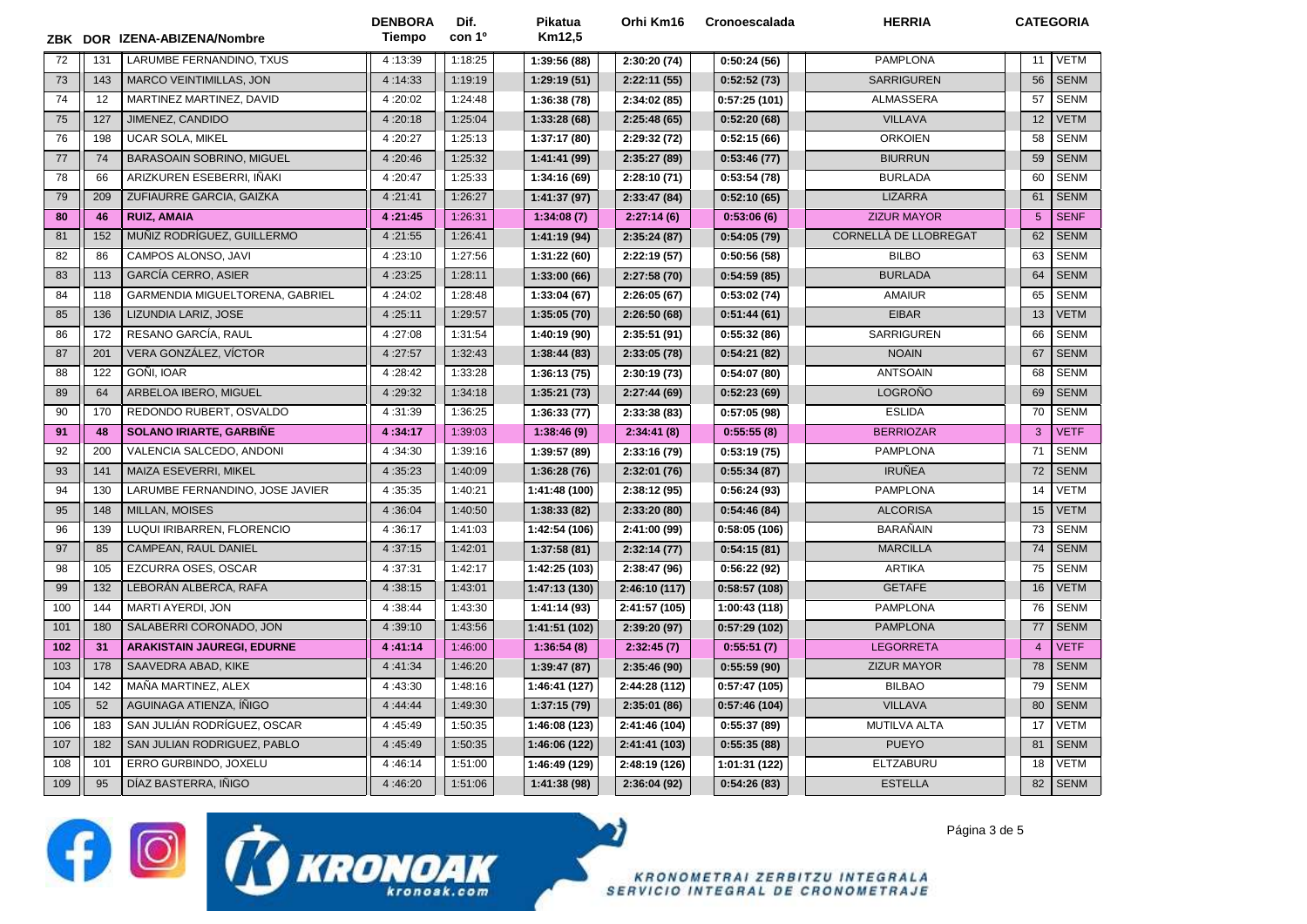| ZBK |     | DOR IZENA-ABIZENA/Nombre         | <b>DENBORA</b><br><b>Tiempo</b> | Dif.<br>con 1 <sup>o</sup> | Pikatua<br>Km12,5 | Orhi Km16     | <b>Cronoescalada</b> | <b>HERRIA</b>            | <b>CATEGORIA</b> |             |
|-----|-----|----------------------------------|---------------------------------|----------------------------|-------------------|---------------|----------------------|--------------------------|------------------|-------------|
| 110 | 219 | LARRAYA OLORIZ, UNAI             | 4:46:21                         | 1:51:07                    | 1:47:20 (132)     | 2:44:14 (111) | 0:56:54(96)          | ARRE                     | 19               | VETM        |
| 111 | 184 | SANCHEZ-VALVERDE ERICE, IÑAKI    | 4:48:47                         | 1:53:33                    | 1:41:36(96)       | 2:41:40 (102) | 1:00:04 (114)        | <b>TABAR</b>             | 83               | <b>SENM</b> |
| 112 | 156 | NAVARRO CORPAS, NACHO            | 4:49:19                         | 1:54:05                    | 1:42:27 (104)     | 2:44:14(110)  | 1:01:47 (123)        | CORELLA                  | 84               | <b>SENM</b> |
| 113 | 212 | BERNAT, JORDI                    | 4:49:54                         | 1:54:40                    | 1:35:09(71)       | $\theta$      | $\Omega$             | <b>CUBELLAS</b>          | 85               | <b>SENM</b> |
| 114 | 185 | SANZ, ENEKO                      | 4:50:56                         | 1:55:42                    | 1:45:41 (121)     | 2:46:56 (121) | 1:01:15 (120)        | <b>ORKOIEN</b>           | 20               | <b>VETM</b> |
| 115 | 106 | FERNANDEZ GALINDO, DIEGO         | 4:52:00                         | 1:56:46                    | 1:40:23(91)       | 2:37:42 (94)  | 0:57:20(100)         | <b>SARRIGUREN</b>        | 86               | <b>SENM</b> |
| 116 | 54  | AGUINAGA RUIZ, JESUS             | 4:53:17                         | 1:58:03                    | 1:40:24 (92)      | 2:46:33 (119) | 1:06:09 (142)        | $18 - 2 - B$             | 21               | <b>VETM</b> |
| 117 | 133 | LECHADO QUINTANA, JUANMA         | 4:54:15                         | 1:59:01                    | 1:43:44(113)      | 2:41:01 (100) | 0:57:17(99)          | <b>PAMPLONA</b>          | 87               | <b>SENM</b> |
| 118 | 84  | CABODEVILLA RODRIGUEZ, GUILLERMO | 4:54:55                         | 1:59:41                    | 1:45:18 (120)     | 2:42:17 (106) | 0:57:00(97)          | <b>ARTAIZ</b>            | 88               | <b>SENM</b> |
| 119 | 173 | ROCA ZAFORAS, PEDRO              | 4:55:00                         | 1:59:46                    | 1:44:46 (116)     | 2:44:55 (114) | 1:00:09 (115)        | <b>UTEBO</b>             | 22               | <b>VETM</b> |
| 120 | 75  | BAREA CANALES, JOSÉ ANTONIO      | 4:55:24                         | 2:00:10                    | 1:43:48 (114)     | 2:43:01 (107) | 0:59:13(109)         | SARRIGUREN               | 89               | <b>SENM</b> |
| 121 | 79  | BERUETE JIMÉNEZ, JON             | 4:55:42                         | 2:00:28                    | 1:42:55 (107)     | 2:41:16 (101) | 0:58:21(107)         | <b>BARAÑAIN</b>          | 90               | <b>SENM</b> |
| 122 | 157 | OCHANDO LÓPEZ, ALEJANDRO         | 4:56:27                         | 2:01:13                    | 1:44:56 (119)     | 2:49:24 (129) | 1:04:28 (136)        | <b>VALENCIA</b>          | 91               | <b>SENM</b> |
| 123 | 149 | MONTERO LLANOS, OSKAR            | 4:57:41                         | 2:02:27                    | 1:47:18 (131)     | 2:47:20 (123) | 1:00:02 (113)        | <b>IMARCOAIN</b>         | 23               | <b>VETM</b> |
| 124 | 108 | FERNANDEZ HERAS, JORGE           | 4:58:54                         | 2:03:40                    | 1:50:25 (144)     | 2:54:18 (138) | 1:03:53 (133)        | <b>PAMPLONA</b>          | 92               | <b>SENM</b> |
| 125 | 110 | FERNÁNDEZ LÓPEZ, JESÚS           | 4:58:54                         | 2:03:40                    | 1:50:30 (145)     | 2:54:52 (139) | 1:04:22 (135)        | <b>PAMPLONA</b>          | 24               | <b>VETM</b> |
| 126 | 90  | CORROZA LAVIÑETA, JON            | 4:58:59                         | 2:03:45                    | 1:47:24 (134)     | 2:47:57 (124) | 1:00:33 (117)        | <b>ARTICA</b>            | 93               | <b>SENM</b> |
| 127 | 82  | BOLINAGA BERRIO-OTXOA, EDORTA    | 4:59:34                         | 2:04:20                    | 1:32:44(64)       | 2:24:28(63)   | 0:51:44(62)          | <b>ARAMAIO</b>           | 94               | <b>SENM</b> |
| 128 | 58  | ÁLVAREZ GONZÁLEZ, JOSÉ ANTONIO   | 4:59:53                         | 2:04:39                    | 1:43:03 (108)     | 2:39:54 (98)  | 0:56:51(95)          | <b>YESA</b>              | 95               | <b>SENM</b> |
| 129 | 162 | OREJAS CEA, FERNANDO             | 5:00:06                         | 2:04:52                    | 1:42:38 (105)     | 2:45:23 (115) | 1:02:45 (127)        | <b>PAMPLONA</b>          | 25               | <b>VETM</b> |
| 130 | 196 | <b>TORRES CLEMENTE, XABIER</b>   | 5:00:39                         | 2:05:25                    | 1:48:13 (137)     | 2:48:04 (125) | 0:59:51(111)         | SARRIGUREN               | 96               | <b>SENM</b> |
| 131 | 49  | ZUNZARREN BERRADE, ALFONSO       | 5:00:42                         | 2:05:28                    | 1:47:24 (133)     | 2:44:10 (109) | 0:56:47(94)          | <b>HUARTE</b>            | 26               | <b>VETM</b> |
| 132 | 115 | <b>GARCÍA PORTAL, JAVIER</b>     | 5:00:47                         | 2:05:33                    | 1:48:09 (136)     | 2:49:24 (130) | 1:01:14 (119)        | <b>NOAIN</b>             | 27               | <b>VETM</b> |
| 133 | 190 | SOLA UGARTE, ERIZ                | 5:02:32                         | 2:07:18                    | 1:43:32 (111)     | 2:47:17 (122) | 1:03:45 (132)        | PUENTE LA REINA          | 97               | <b>SENM</b> |
| 134 | 112 | <b>GARATE BIENZOBAS, AITOR</b>   | 5:03:48                         | 2:08:34                    | 1:39:20 (86)      | 2:36:51 (93)  | 0:57:31(103)         | <b>PAMPLONA</b>          | 98               | <b>SENM</b> |
| 135 | 98  | ELIZBURU OSACAR, IGNACIO         | 5:04:19                         | 2:09:05                    | 1:44:47 (117)     | 2:50:03 (131) | 1:05:16 (138)        | <b>PAMPLONA</b>          | 99               | <b>SENM</b> |
| 136 | 94  | DEL RIO BAYONES, ALFREDO         | 5:04:31                         | 2:09:17                    | 1:41:49 (101)     | 2:46:44 (120) | 1:04:54 (137)        | <b>HIRIBERRI</b>         | 100              | <b>SENM</b> |
| 137 | 189 | SETA ORTUBIA, JOSE OSCAR         | 5:06:14                         | 2:11:00                    | 1:52:42 (149)     | 2:58:13 (144) | 1:05:31 (139)        | <b>BUÑUEL</b>            | 28               | <b>VETM</b> |
| 138 | 99  | EQUIZA IBARRA, FERMIN            | 5:06:41                         | 2:11:27                    | 1:44:42 (115)     | 2:44:42 (113) | 1:00:00 (112)        | <b>PAMPLONA</b>          | 101              | <b>SENM</b> |
| 139 | 206 | ZARANTON GUILLEN, ASIER UNAI     | 5:06:49                         | 2:11:35                    | 1:48:25 (138)     | 2:51:42 (133) | 1:03:17 (129)        | <b>TXANTREA</b>          | 102              | <b>SENM</b> |
| 140 | 114 | GARCÍA DIEZ, PABLO               | 5:07:06                         | 2:11:52                    | 1:57:07 (154)     | 2:56:57 (142) | 0:59:50(110)         | <b>PAMPLONA</b>          | 29               | <b>VETM</b> |
| 141 | 73  | BAÑEZ AYECHU, ALBERTO            | 5:07:37                         | 2:12:23                    | 1:43:31 (110)     | 2:43:42 (108) | 1:00:11 (116)        | <b>IZAL</b>              | 103              | <b>SENM</b> |
| 142 | 45  | RABAL ETXEBERRIA, HELENA         | 5:08:03                         | 2:12:49                    | 1:46:06(11)       | 2:53:33(10)   | 1:07:27(10)          | <b>VILLAVA/ATARRABIA</b> | $5\phantom{.0}$  | <b>VETF</b> |
| 143 | 67  | ARNEDILLO HIDALGO, JORGE         | 5:08:42                         | 2:13:28                    | 1:43:40 (112)     | 2:45:44 (116) | 1:02:05 (124)        | RINCON DE SOTO           | 30               | <b>VETM</b> |
| 144 | 38  | <b>GOIKOETXEA ARIZU, ELVIRA</b>  | 5:09:34                         | 2:14:20                    | 1:49:56 (12)      | $\theta$      | $\bf{0}$             | <b>IRUÑA</b>             | 6                | <b>SENF</b> |
| 145 | 62  | ANTÓN ARRIAZU, IÑAKI             | 5:10:40                         | 2:15:26                    | 1:46:40 (126)     | 2:50:48 (132) | 1:04:08 (134)        | <b>BARILLAS</b>          | 104              | <b>SENM</b> |
| 146 | 63  | ANTÓN ARRIAZU, MIKEL             | 5:10:40                         | 2:15:26                    | 1:46:40 (125)     | 2:49:23 (128) | 1:02:43 (126)        | ZARAGOZA                 | 105              | <b>SENM</b> |
| 147 | 68  | ARNEDO PÉREZ, DIEGO              | 5:10:40                         | 2:15:26                    | 1:46:45 (128)     | 2:52:31 (134) | 1:05:46 (141)        | CASCANTE                 | 106              | <b>SENM</b> |

**f** O CO KRONOAK